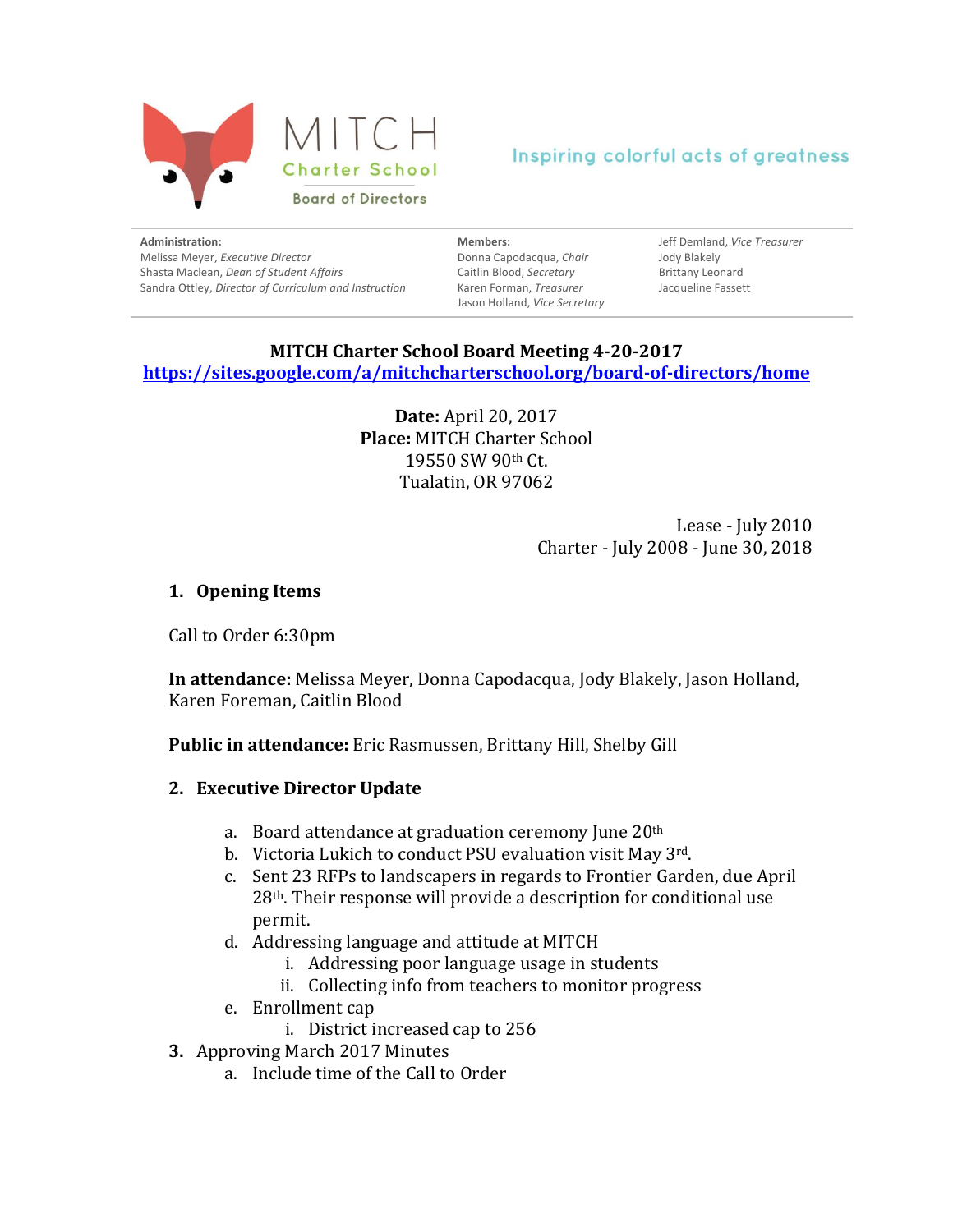

| Administration:                                       | Members:                      | Jeff Demland, Vice Treasurer |
|-------------------------------------------------------|-------------------------------|------------------------------|
| Melissa Meyer, Executive Director                     | Donna Capodacqua, Chair       | Jody Blakely                 |
| Shasta Maclean, Dean of Student Affairs               | Caitlin Blood, Secretary      | <b>Brittany Leonard</b>      |
| Sandra Ottley, Director of Curriculum and Instruction | Karen Forman, Treasurer       | Jacqueline Fassett           |
|                                                       | Jason Holland, Vice Secretary |                              |

b. *Donna moves to approve March 2017 minutes as verbally amended. Jason seconds. All in favor. Motion passes.* 

# **4.** Revision in agenda

- a. Revision in agenda to add item: Apology to Melissa
- b. Jason requests 15 minutes
- c. *Caitlin moves to amend time allotted to agenda item number two to 15 minutes. Jason seconds. Karen, Jody vote aye. Donna is opposed. Motion passes.*

#### **5. Statement from Jason Holland**

- a. Jason addresses previous behavior toward Executive Director and board, board's reaction, and expresses disproval and concern.
- b. Statement is attached

# **1. March financials**

- a. Deficit
- b. Student true-up from district at end of year
- c. Melissa will be invoicing unpaid family contributions
- d. *Karen makes a motion to approve the March financial statements. Donna seconds. Motion passes.*

# **2. Approve 2017-18 Budget**

- a. Kept enrollment numbers to
- b. 47% of families have paid their activity fees.
- c. Adjusted activity fee  $\%$
- d. SSF
- e. Anticipates higher board fundraising goal
- f. Frontier Garden and replacement transformer not included in budget.
	- i. PSO invested in funding Frontier Garden and track
- g. Bring book keeping back in house, add .25 employee
- h. Two teachers need to be hired for 2017-18 (Kindergarten and  $3<sup>rd</sup>$ grade)
- i. Mr. Ketel to be  $.5$  Ag/ $.5$  PE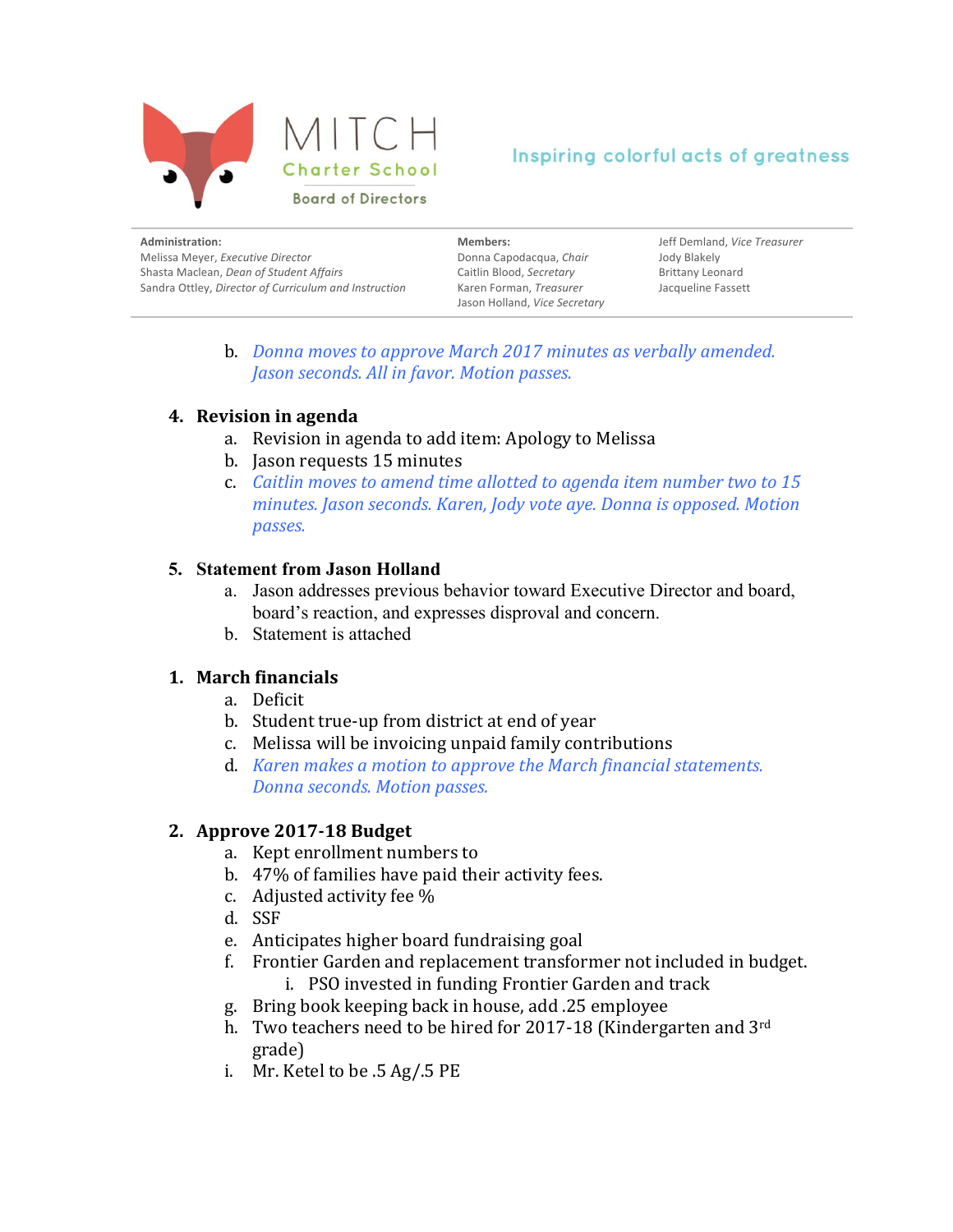

| Members:                 | Jeff Demland, Vice Treasurer  |
|--------------------------|-------------------------------|
| Donna Capodacqua, Chair  | Jody Blakely                  |
| Caitlin Blood, Secretary | <b>Brittany Leonard</b>       |
| Karen Forman, Treasurer  | Jacqueline Fassett            |
|                          | Jason Holland, Vice Secretary |

- j. *Karen makes a motion to pass the budget for 2017-18 as presented. Donna seconds.* 
	- i. *Jason comments on need for Frontier Garden and transformer budgeting.*
	- ii. *Discussion to combine fundraising forces of school board with PSO board.*
	- iii. *Karen, Jody, Donna, Caitlin vote aye. Jason is opposed. Motion passes*

# **3. Approve Audit Agreement**

- a. Estimate is about same as previous vear's audit.
- b. *Karen makes a motion to stay with McDonald Jacobs. Donna seconds. All in favor. Motion passes.*

# **4. Approve 2017-18 Calendar**

- a. August  $28<sup>th</sup>$  is first day of school. Melissa asks for August  $27<sup>th</sup>$  as first day of school for 2018-19.
- b. June  $14<sup>th</sup>$  is last day of school
- c. November  $22<sup>nd</sup>$  is only day MITCH is off and District does not.
- d. Discussion to add potential snow days to end of year
- e. *Jason moves to approve the MITCH 2017-18 calendar with addendum of unplanned school closure statement, which reads: unplanned school closure may require an extension of the school year through June 21st,* 2018 in alignment with TTSD. Donna seconds. All in favor. Motion *passes.*

# **5. Approve ED Evaluation Cmt.**

- a. *Jody* makes a motion to approve *ED* Evaluation Cmt membership as *Jody Blakely, Brittney Leonard and Donna Capodacqua, with Jody as Chair.* All in favor. Motion passes.
	- i. Evaluation due June  $30<sup>th</sup>$ .
- **6.** Strategic Plan
	- a. Shared in Google Drive.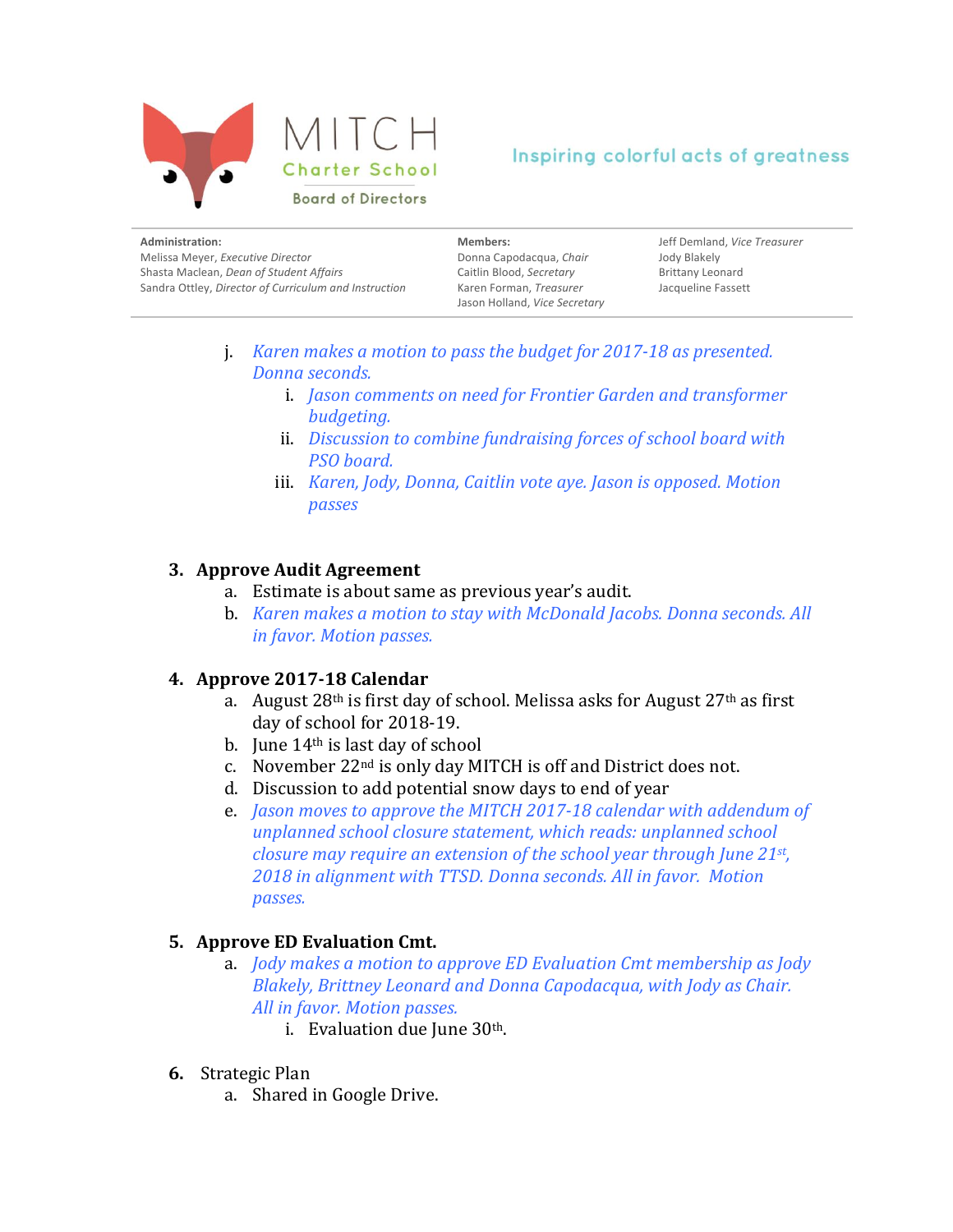

| Administration:                                       | Members:                                                 | Jeff Demland, Vice Treasurer |
|-------------------------------------------------------|----------------------------------------------------------|------------------------------|
| Melissa Meyer, Executive Director                     | Donna Capodacqua, Chair                                  | Jody Blakely                 |
| Shasta Maclean, Dean of Student Affairs               | Caitlin Blood, Secretary                                 | <b>Brittany Leonard</b>      |
| Sandra Ottley, Director of Curriculum and Instruction | Karen Forman, Treasurer<br>Jason Holland, Vice Secretary | Jacqueline Fassett           |

- b. View in light of charter renewal, direction and mission of school.
- **7.** Spring Fundraiser Update
	- a. Will be selling vegetable start and Mother's Day basket vouchers from Al's.
	- b. Potential to make \$2800 profit.
	- c. Melissa interested in sample basket?
	- d. Notification in Fox Flyer
- **8.** Meet Teacher & Board Update
	- a. Using Al's as event space
	- b. Max capacity is 30 at this time of year.
	- c. End of year event as farewell and celebration of year
	- d. May 25<sup>th</sup> 6pm-8pm @ Max's Fanno Creek
- **9.** Annual meeting prep
	- a. New board members
	- b. Survey has 97 responses.
	- c. Publicize annual meeting via email
- 10. Closing Items
	- a. Public Comment
		- i. Coordinating another joint session between PSO and Board, 2 or 3x/year. If quorum of board members attend, must have public notice.
	- b. *Meeting adjourned at 8:28pm. All in favor. Motion passes.*

# CEB

Caitlin Blood Secretary, MITCH Board of Directors June 20, 2017